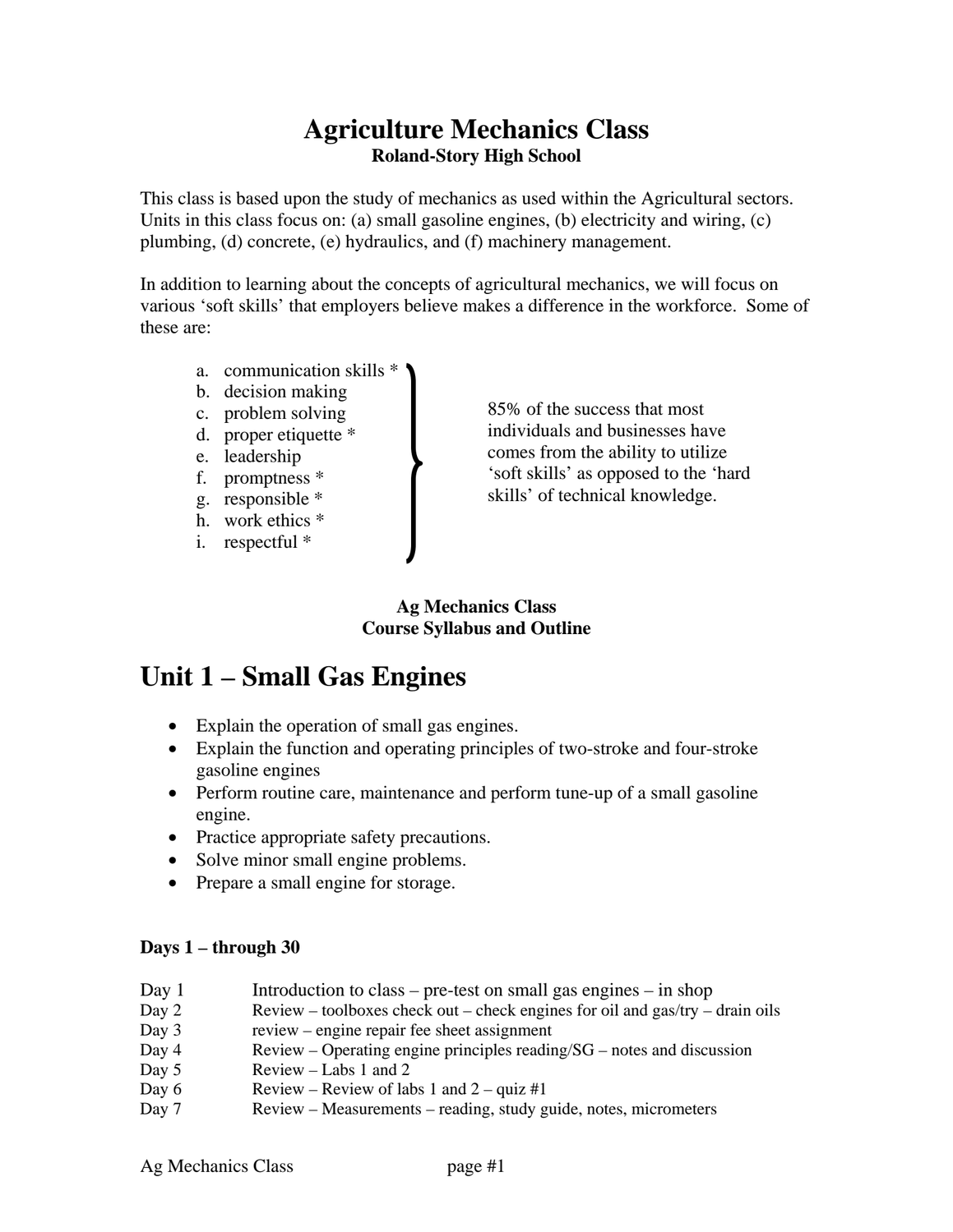- Day 8 Review Measuring exercise Day 9 Review – Labs 3 and 4 Day 10 Review – Displacement and horsepower lesson (reading/worksheet) Day 11 Review – Lab 5 Day 12 Review – Finish lab 5 Day 13 Review – Lab 6 Day 14 Review – Lab 7 Day 15 Review – Measurement lab exercise Day 16 Review – finish measurement lab exercise and lab 8 Day 17 Review – Labs 9 and 10 Day 18 Review – Lab 11 Day 19 Review – Carburetion reading, study guide, notes and discussion Day 20 Review – Lab 12 Day 21 Review – Lab 13 Day 22 Review – Lab 14 Day 23 Review – Lab 15 (oil races) Day 24 Review – begin lab 16 Day 25 Review – work on lab 16 Day 26 Review – work on lab 16 Day 27 Review – finish lab 16 Day 28 Review – Begin electronic presentation construction assignment. Day 29 Review – Finish with Electronic presentation construction assignment
- Day 30 Unit Test

## **Unit 2 – Electricity and Wiring**

- List advantages of electric power.
- Discuss the types of electric wiring diagrams.
- List factors to consider when selecting electric components.
- Select and maintain electric controls.
- Wire simple electrical connections

Day 31 Introduction to electricity and wiring unit – pre-test – lab 1 (cut/strip wire)

- Day 32 Review lesson on watts/volts/amps –
- Day 33 Review Lab 2 (soldering wire, wire nuts, taping)
- Day 34 Review Field trip
- Day 35 Review Quiz Lab 3 (make power cord)
- Day 36 Review Lab 4 (outlet) Lab 5 (light)
- Day 37 Review Lab 6 (switch to outlet)
- Day 38 Review Lab 7 (switch to light)
- Day 39 Review Lab 8 (junction box and switch/outlet or light)
- Day 40 Review Lab 9 (junction box with multiple outlets)
- Day 41 Review Lab 10 (3 way switch version 1)
- Day 42 Review Lab 11 (3 way switch version 2)
- Day 43 Review Lab 12 (3 way switch version 3)
- Day 44 Review catch up day
- Day 45 Review Unit test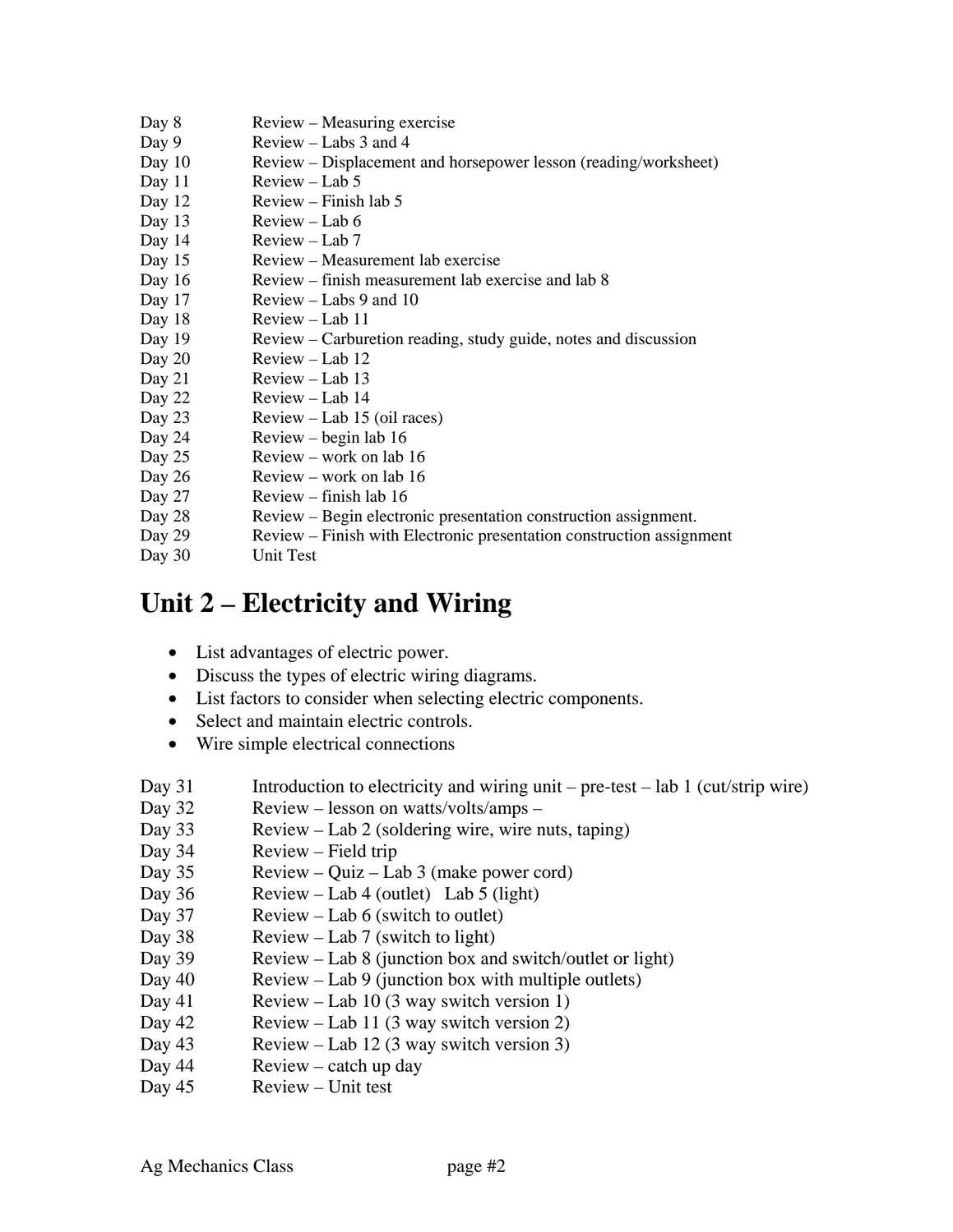# **Unit 3 – Plumbing**

- Identify tools used for plumbing work.
- Identify and select pipe.
- Identify common pipe fittings.
- Assemble pipe.
- Maintain water systems.
- Day 46 Introduction to plumbing, reading and study guide, notes
- Day 47 Review, unit 35 crossword puzzle, finish notes
- Day 48 Review, presentation assignment work
- Day 49 Review, finish with presentation assignment, make presentations
- Day  $50$  Review Lab  $#1$
- Day  $51$  Review Lab  $#2$
- Day  $52$  Review Lab #3
- Day 53 Review Test project
- Day 54 Review End of Unit test

### **Unit 4 – Concrete**

- Identify tools used for concrete work.
- Select ingredients for mixing concrete.
- Make a workable masonry mix.
- Prepare forms for concreting.
- Pour concrete.
- Finish concrete.
- Calculate concrete and block for a job.

| Day 55 |  |  | Introduction to unit, reading (unit 38) and study guide, notes |
|--------|--|--|----------------------------------------------------------------|
|--------|--|--|----------------------------------------------------------------|

- Day 56 Review -- video and sheet, presentation assignment
- Day 57 Review -- finish with presentation assignment
- Day 58 Review -- finish presentations, Labs 1 and 2
- Day 59 Review -- labs 3 and 4
- Day 60 Review -- labs 3 and 4
- Day 61 Review Lab 5
- Day 62 Review Unit test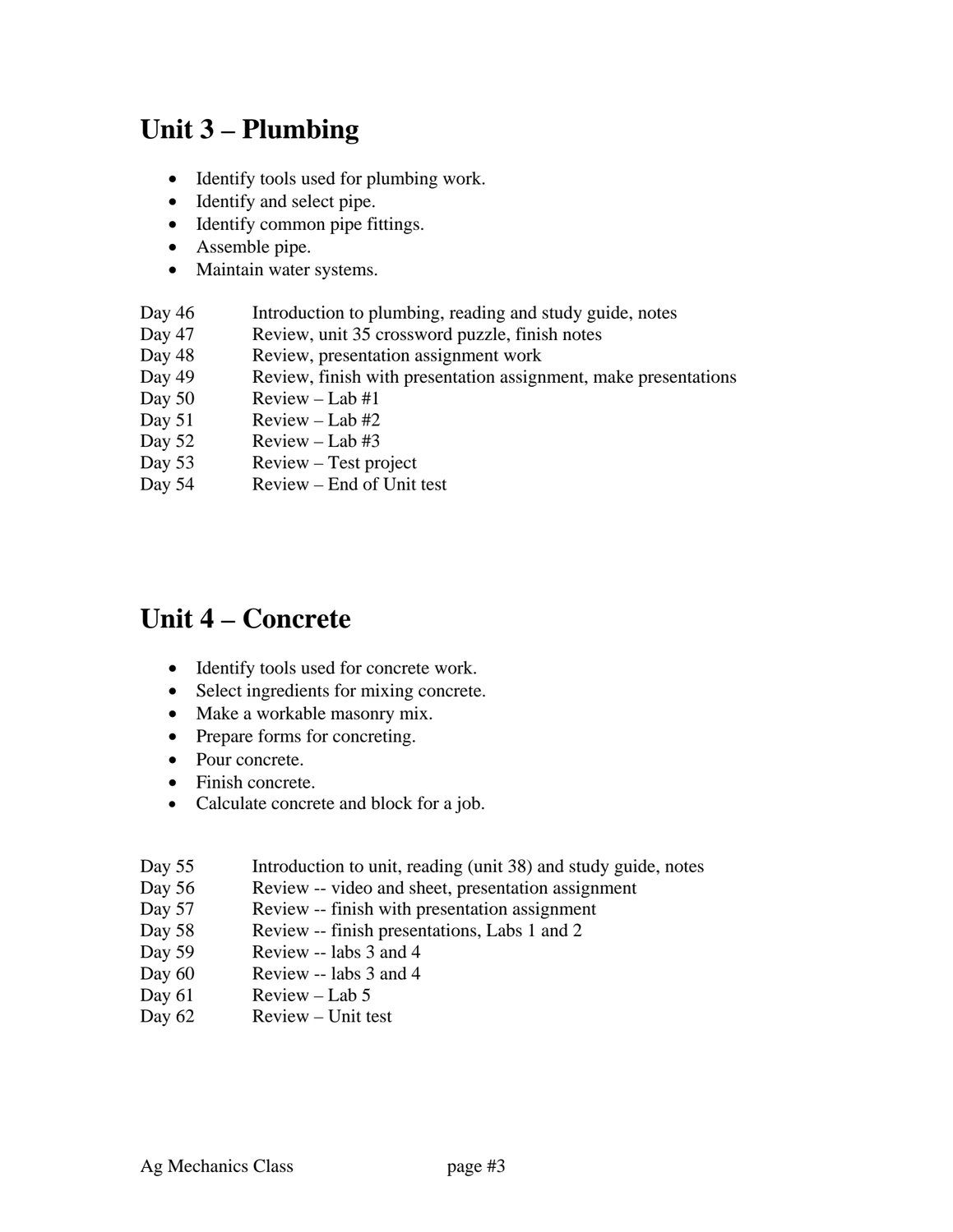# **Unit 5 – Hydraulics**

- Explain the operational theory of hydraulics.
- Explain the properties of fluids.
- List the major components of a hydraulic system.
- List applications of hydraulics.
- Day 63 Introduction to fluid mechanics Lesson 1 materials from packet
- Day 64 Review lesson 2 materials from packet
- Day 65 Review lesson 3 materials from packet
- Day 66 Review lesson 4 materials from packet
- Day 67 Review lesson 5 materials from packet
- Day 68 Review lesson 6 materials from packet
- Day 69 Review lesson 7 materials from packet
- Day 70 Review lesson 8 materials from packet
- Day 71 Review lesson 9 materials from packet
- Day 72 Review lesson 10 materials from packet
- Day 73 Review -- lesson 11 materials from packet
- Day 74 Review -- lesson 12 materials from packet
- Day 75 Review -- lesson 13 materials from packet
- Day 76 Review Unit Test/evaluation

### **Unit 6 – Machinery Management**

- Explain how to select machinery.
- Describe legal land descriptions.
- Estimate machine capacity.
- Determine field efficiency.
- Calculate power requirements.
- Estimate machinery costs such as fixed and variable.
- Day 77 Introduction to machinery management pre-test field trip
- Day 78 Review reading/study guide notes -- discussion
- Day 79 Review lesson on machinery capacities
- Day 80 Review Lesson on field capacities
- Day 81 Review Lesson on Matching Machine size and capacity
- Day 82 Review Lesson on Estimating Power Requirements
- Day 83 Review Lesson on Legal land descriptions
- Day 84 Review Purchasing agent project assignment
- Day 85 Review finalize purchasing agent assignment